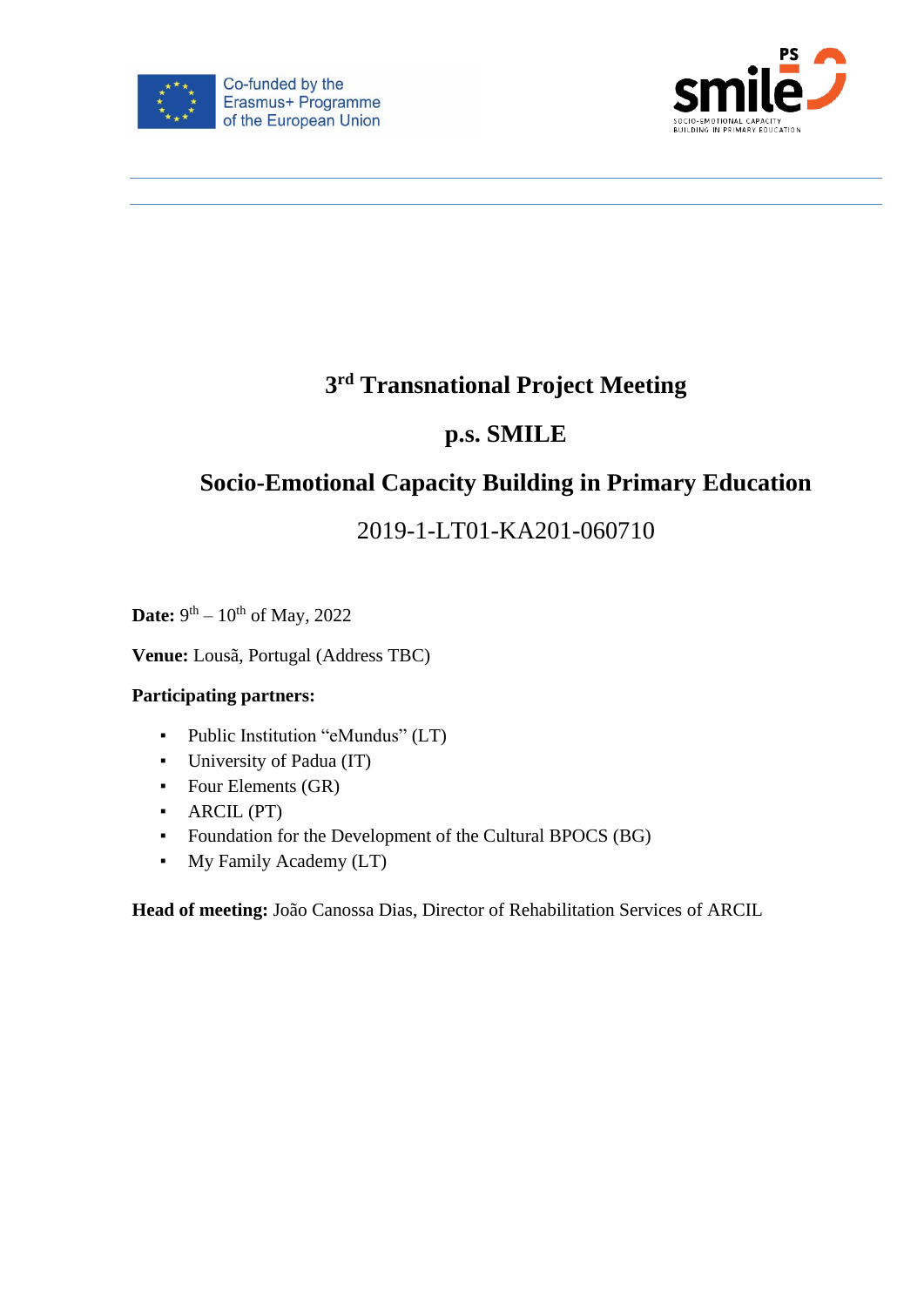



### **Agenda**

### **3 rd Transnational Project Meeting**

#### **p.s. SMILE**

#### Socio-Emotional Capacity Building in Primary Education 2019-1-LT01-KA201-060710

| Date:         | $9^{th} - 10^{th}$ of May, 2022 |
|---------------|---------------------------------|
| <b>Venue:</b> | Lousã, Portugal (Address TBC)   |

### **Work programme**

| 9th May 2022 |                    |       |                                                                                                                                                       |  |  |
|--------------|--------------------|-------|-------------------------------------------------------------------------------------------------------------------------------------------------------|--|--|
| 9:00         | to                 | 09:30 | <b>Welcome of participants</b> (by host partner)<br><b>Adoption of the agenda</b> (by all partners)<br><b>Practical information</b> (by host partner) |  |  |
| 9:30         | to                 | 10:30 | <b>Current status of implementation activities (by Public Institution)</b><br>"eMundus")                                                              |  |  |
| 10:30        | to                 | 11:30 | Partners presentations on local activities (i.e., training of teachers, testing<br>of p.s. SMILE training programme, etc.) (by all partners)          |  |  |
| 11:30        | to                 | 12:00 | Coffee break                                                                                                                                          |  |  |
| 12:00        | to                 | 13:00 | Presentation of p.s. SMILE e-learning environment and discussion.                                                                                     |  |  |
| 13:00        | to                 | 14:00 | Lunch break                                                                                                                                           |  |  |
| 14:00        | to                 | 15:00 | Presentation of p.s. SMILE app and discussion.                                                                                                        |  |  |
| 15:00        | to                 | 17:00 | Visit of host partner facilities                                                                                                                      |  |  |
| 20:00        |                    |       | <b>Dinner</b>                                                                                                                                         |  |  |
|              | $10^{th}$ May 2022 |       |                                                                                                                                                       |  |  |
| 9:30         | to                 | 10:30 | Check on administrative procedures, financial documents and<br>management issues                                                                      |  |  |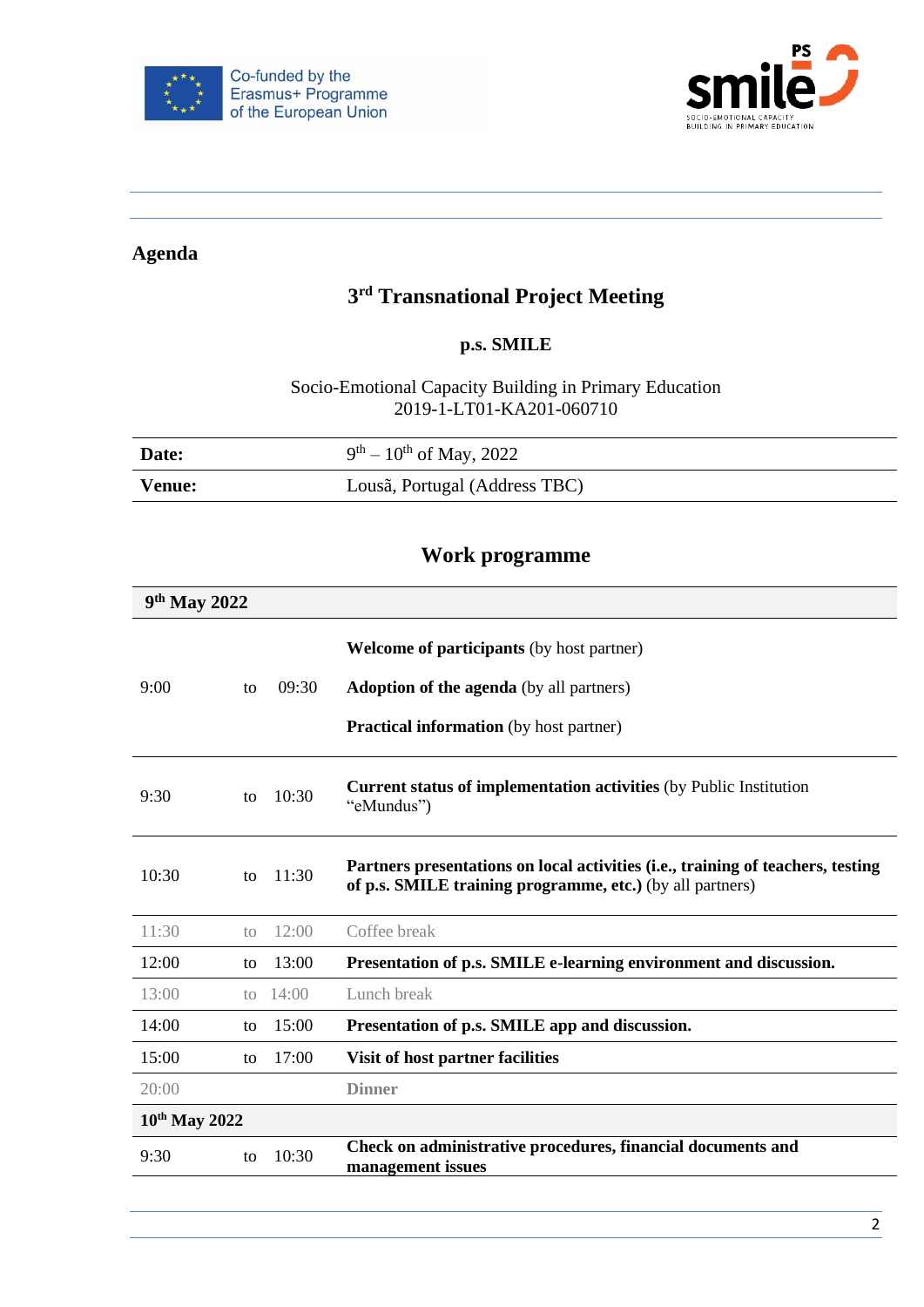



| 10:30 | to                 | 11:30      | <b>Presentation on project's quality and impact assessment (by CuBu</b><br>Foundation)                                             |
|-------|--------------------|------------|------------------------------------------------------------------------------------------------------------------------------------|
| 11:30 | $\uparrow$ $\circ$ | 12:00      | Coffee break                                                                                                                       |
| 12:00 | to                 | 13:00      | <b>Partners presentation on dissemination and exploitation activities (by all</b><br>partners)                                     |
| 13:00 |                    | to $14:00$ | <b>Lunch Break</b>                                                                                                                 |
| 14:00 | to                 | 15:30      | Multiplier Events (M.E.): presentation of M.E. in Lithuania and<br>discussion about templates and requirements                     |
| 15:30 | to                 | 16:30      | <b>Project Management Group (PMG) meeting and follow-up</b><br>If needed, one on one consultation between coordinator and partners |
| 20:00 |                    |            | Dinner                                                                                                                             |